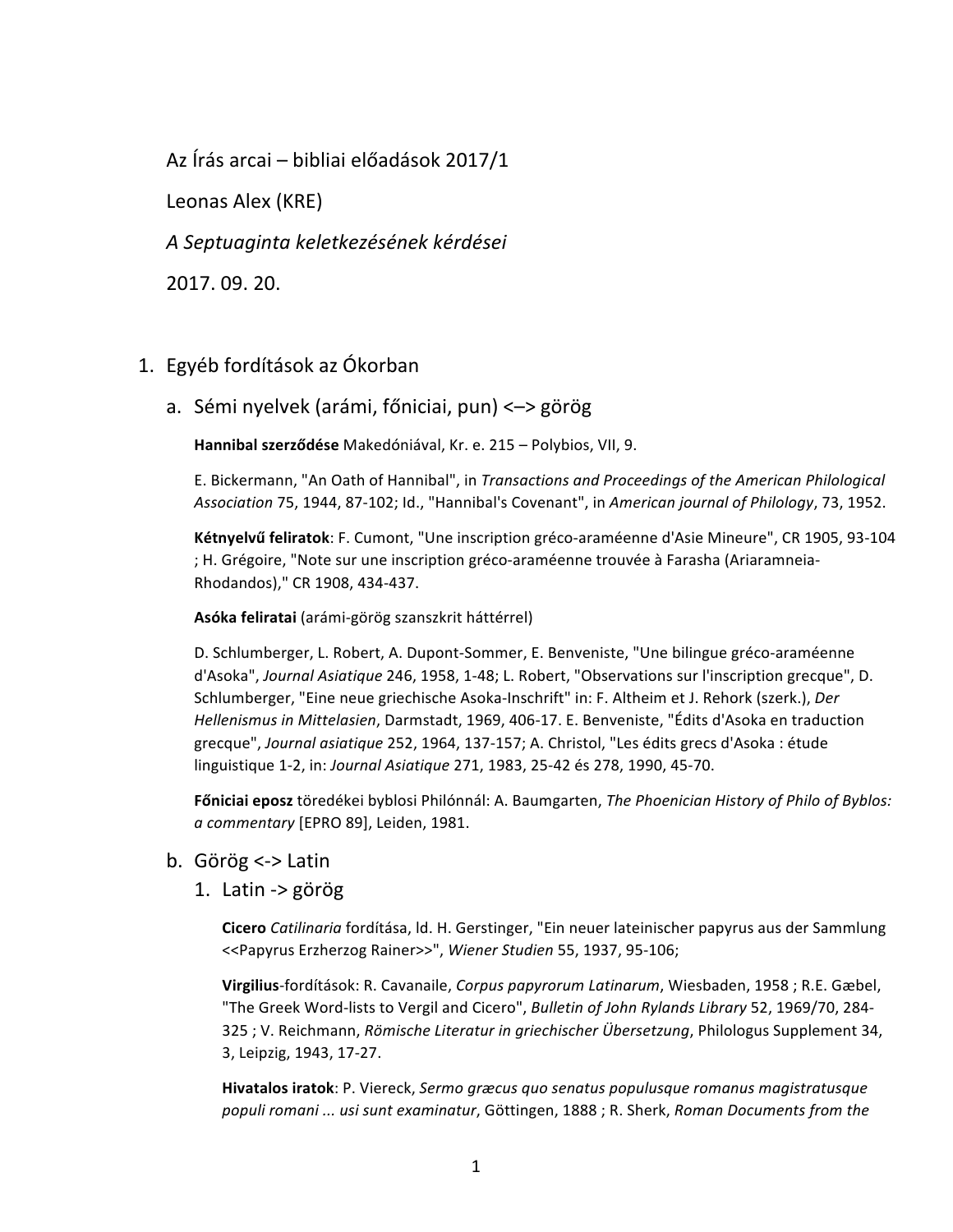*Greek East*, Baltimore, 1969.

Res gestae d. Augusti görögül: A.P.M. Meuwese, *De rerum gestarum divi Augusti versione graeca*, Amsertdam 1920.

2. Görög -> latin

**Livius Andronicus** (c.284-204) – v.ö. Horatius, Ep.II.1.69-72.

**Cicero** mint fordító: Aratos (Phaenomena), Aischyés, Démosthenés.

Boethius (c. 480-524 Kr. u.) fordításai: Porphyrius, Eisagógé, Aristotelés több fontos traktátusa.

c. Démotikus egyiptomi – görög

**Vallásos irodalom**: Tefnut legendája (Kr. u. 3. sz. papirusz), ld. S. West, "The Greek version of the Legend of Tefnut, JEA 55, 1969, 161-183; Isis dicsérete, P.Oxy. 1380, Imuthés-Asklépios élete, P.Oxy. 1381 (párhuzamok P.Oxy 1381 és LXX között: J. Leipoldt, "Von Übersetzungen und Übersetzern", in Aus Antike und Orient: Festschrift W. *Schubart*, Leipzig, 1950, 54-63.); Fazekas jóslata (három verzió : P.Graf, P.Rain. Inv. 19813, P.Oxy 2332); egyéb prófétikus szövegek töredékei, P.S.I. 760, 982. Vö. F. Dunand, "L'oracle du potier et la formation de l'apocalyptique en Égypte", in: M. Philonenko, M. Simon (szerk.), *L'apocalyptique* [Études d'Histoire des Religions, 3], Paris, 1977, 41-67; C. Préaux, "De la Grèce classique à l'Égypte hellénistique: traduire ou ne pas traduire," Cd'E 42, 1967, 369-83.

Démotikus jogi szövegek fordításai: P.M. Meyer, Juristische Papyri, Berlin, 1920, No. 28-9, 76-86 o.

Hórapollón (Kr. u. 5. sz.) *Hieroglyphicá-ja egy fordítás, amit egy bizonyos Philippos* készített koptból: F. Sbordone (szerk.), *Hori Apollinis Hieroglyphica, saggio introduttivo, edizione critica del testo e commento*, Nápoly, 1940.

Corpus Hermeticum - az eredeti kérdéséhez ld. Jean-Pierre Mahé, "Preliminary Remarks on the Demotic "Book of Thoth" and the Greek *Hermetica,*" *Vigiliae Christianae* 50/4, 1996, 353-363

**Ísis aretalógiák**: W. Peek, *Der Isishymnus von Andros und verwandte Texte*, Berlin, 1930 ; E. Bernand, *Inscriptions métriques de l'Egypte gréco-romain...*, Párizs, 1969, 631-652 ; Y. Grandjean, Une nouvelle arétalogie d'Isis à Maronée (EPRO 49), Leiden, 1975.

2. A Septuaginta (LXX) első nyomai.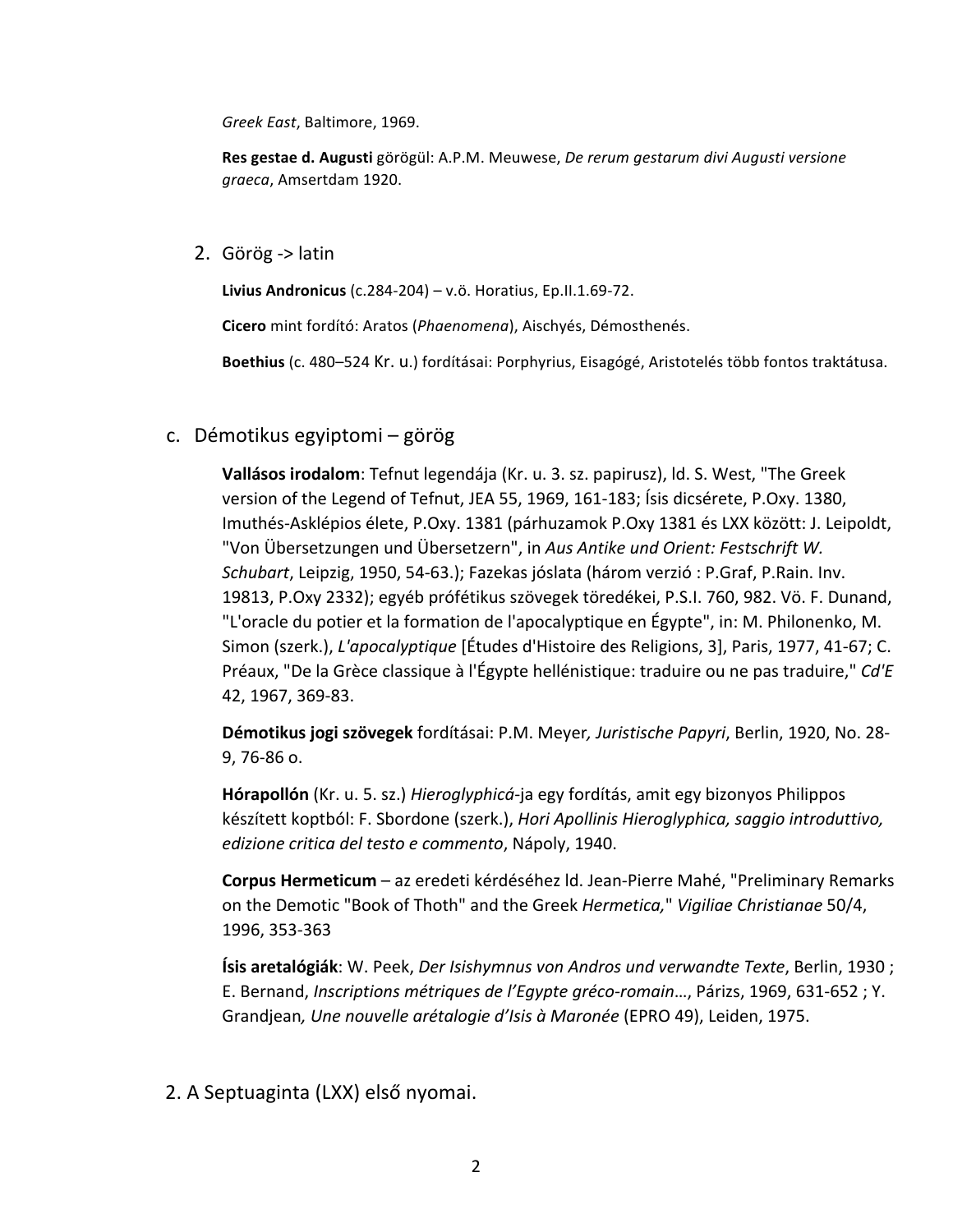## **Papiruszok:**

P. Rylands 458 – Kr. e. 2. sz. első fele (Deuteronomium-töredék)

P. Fouad 266 – Kr. e. 1. sz. (Deut., Gen. 7 és 38)

Cf. Z. Aly, G. Koenen, *Three Rolls of the Early Septuagint. Genesis and Deuteronomy. A Photographic Edition*, Bonn, 1980.

Qumráni leletek : 8Hev XIIgr – kispróféták görögül, Nahal Heverből (Kr. e. 1. sz. közepe).

## **Narratív források :**

- Aristobúlos és Démétrios (hellénisztikus zsidó történetírók a Kr. e. 3. sz-ból): Aristobúlos említi a fordítást, Démétrios felhasznália a LXX Genezis-t. Ld. A.-M. Denis (szerk.) Fragmenta pseudepigraphorum quae supersunt ... cum historicorum et *auctorum judaeorum hellenistarum fragmentis*, Leiden, 1970, 217-218.
- Ben Szíra, Prológus, 2; 7 (Ptolemaios Euergetés 38. évében = Kr. e. 132)
- Aristeas levele (Kr. e. 1. sz. ?) A. Pelletier (szerk.), *Lettre d'Aristée à Philocrate* (SC 89), Párizs, 1962.
- Philón, *Mózes élete* II 25-44.
- Josephus Flavius, *A zsidók története (Zsidó Régiségek)* XII 12-118.

Ld. D.J. Wasserstein, *The Legend of the Septuagint. From Classical Antiquity to Today*, Cambridge 2006.

## 3. A Septuaginta keletkezése

Alapvető kérdések: miért és hogyan?

- 1. A LXX mint a zsidó közösségi élet irodalmi terméke:
	- Liturgikus használatra(?) készült átírás F. Wutz, *Die Transkiptionen von der Septuaginta bis zu Hieronymus* (BWAT 9.2), Stuttgart, 1933.
	- Drogmánok munkája Chaim Rabin, "The Translation Process and the Character of the Septuagint", *Textus* 6, 1968, 1-26.
	- Iskolai termék? A. van der Kooij, "Perspectives on the Study of the Septuagint: who are the Translators?" in: F. García Martínez, E. Noort (szerk.), Perspectives in the *Study* of the Old Testament and Early Judaism. A Symposium in Honour of A.S. van der Woude (SVT 73), Leiden-Köln, 1998, 214-229; "La Bible grecque des Septante et ses traducteurs," in: Annuaire de l'Ecole pratique des hautes études, 106, 1997-1998,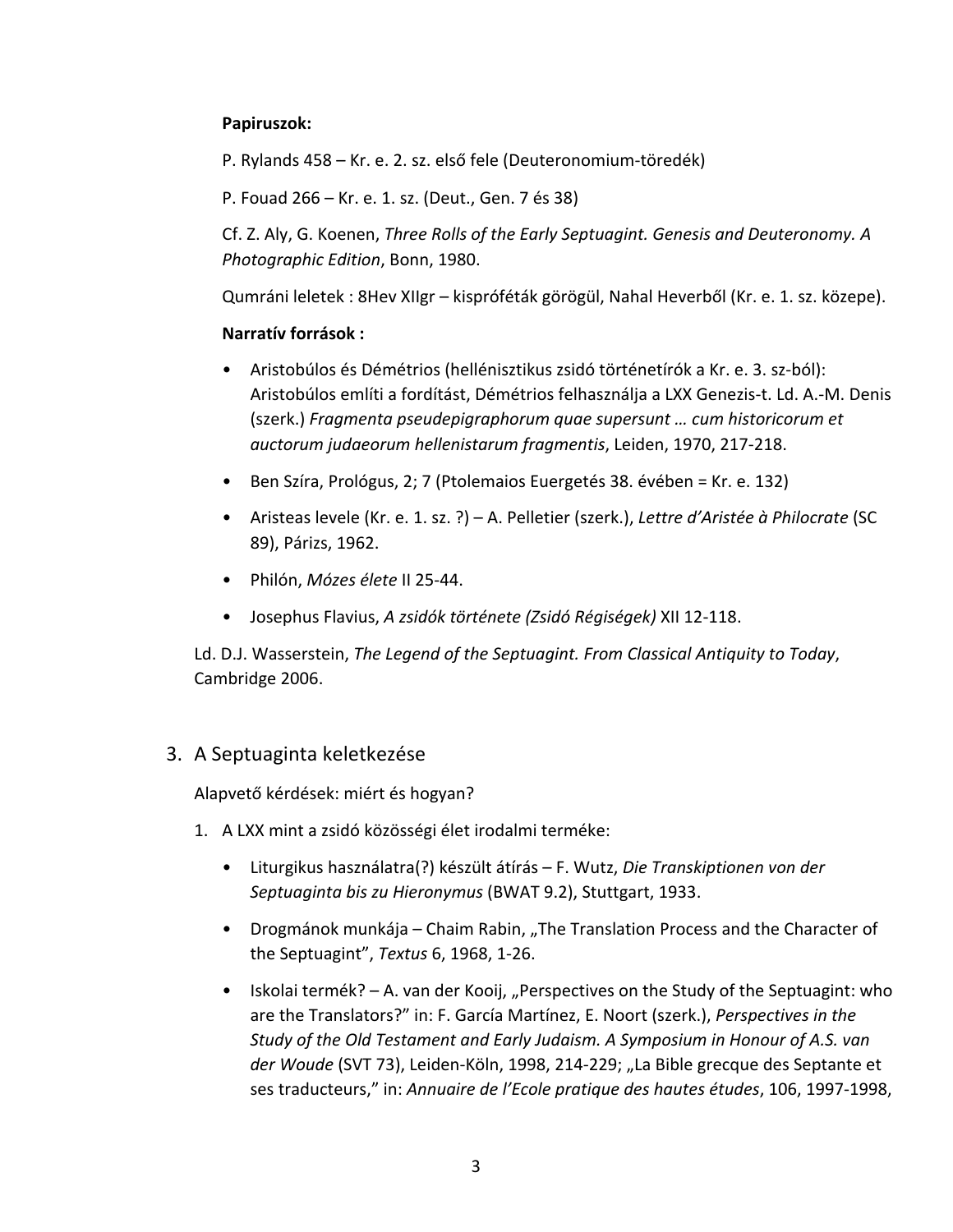Párizs, 199, 247-254.

- Görög filológia és LXX fordítás: párhuzamok, ld. D. Weissert, "Alexandrian Analogical Word-Analysis and Septuagint Translation techniques," Textus 8, 1973, 31-44; S. Honigman, *The Septuagint and Homeric Scholarship in Alexandria: A Study in the narrative of the Letter of Aristeas, London, 2003; M. Niehoff, Jewish exegesis and Homeric scholarship in Alexandria*, Cambridge, 2011.
- Iskolai használatra kidolgozott, eredetileg interlineáris fordítás A. Pietersma, "A New Paradigm for Addressing Old Questions. The Relevance of the Interlinear Model for the Study of the Septuagint," in J. Cook (szerk.), *Bible and Computer. The Stellenbosch… Conference… July 2000*, Leiden, 2002, 337-364. Kritika: N. Fernández Marcos, "The Greek Pentateuch and the Scholarly Milieu of Alexandria," Semitica et *Classica* 2, 2009, 81-89.
- Missziós célkitűzés: A. Schenker, "Wurde die Tora wegen ihrer einzigartigen Weisheit auf Griechisch übersetzt?" Freiburger Zeitschrift für Philosophie und Theologie 54/3, 2007, 327-347. (V.ö. Deut. 4:6-8.)
- 2. A királyi megrendelés valószínűsége.

J. Mélèze Modrzejewski elmélete:

J. Mélèze Modrzejewski, "Livres sacrés" et justice lagide," *Acta Universitatis Lodziensis, Folia Juridica 21 (Mélanges C. Kunderewicz)*, Lódz, 1986, 11-44.

Mélèze Modrzejewski, J., 1997, "La Septante comme nomos. Comment la Torah est devenue une loi civique pour les Juifs d'Egypte", *Annali di scienze religiose* 2, 143-58.

-Hérakleopolisi papiruszok

J. M. S. Cowey, K. Maresch, Urkunden des Politeuma der Juden von Herakleopolis (144/3-133/2 v. Chr.) (P. Polit. Iud.). Papyri aus den Sammlungen von Heidelberg, Köln, München und Wien, Papyrologica coloniensia XXIX, Wiesbaden, Westdeutscher Verlag, 2001.

J. M. S. Cowey, « Das ägyptische Judentum in hellenisticher Zeit – Neue Erkenntnisse aus jüngst veröffentlichen Papyri », in S. Kreuzer, J. G. Lesch (szerk.), Im Brennpunkt: Die Septuaginta, Band 2, Stuttgart, 2004, 24-43.

Ptolemaiosi "kultúrpolitika" és a Septuaginta

L. Rost, "Vermutungen über den Anlass zur griechischen Übersetzung der Tora", in: H.J. Stoebe (szerk.), Wort- Gebot- Glaube. Festschrift W. Eichrodt, Zürich, 1970, 39.44.